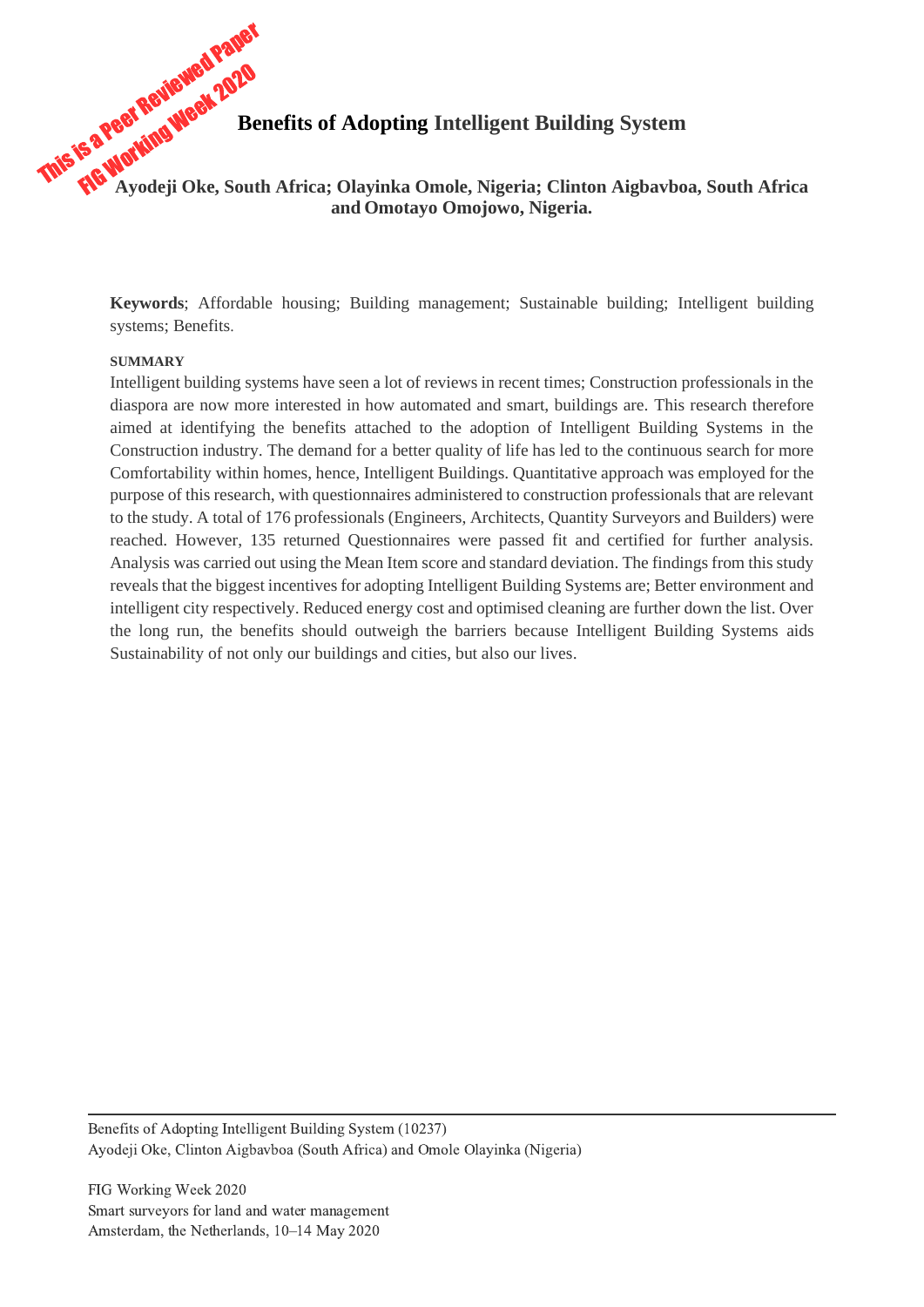## **Benefits of Adopting Intelligent Building System**

## **Ayodeji Oke, South Africa; Olayinka Omole, Nigeria; Clinton Aigbavboa, South Africa and Omotayo Omojowo, Nigeria.**

## **1.0 INTRODUCTION**

An intelligent building as a building that gives a productive, cost efficient environment through the optimization of structure, systems, services and management including the interrelationship that exist between them (Warrington & Harris, 2013). This system seeks to find a balance between various elements such as data communication, voice automation, lighting, heating, airconditioning etc.; so as to successfully manage resources in a synchronised manner to achieve maximum occupant performance and operating cost flexibility and savings. A building cannot be intelligent on its own (Iwuagwu & Iwuagwu, 2014); it is what it is by functional artificial intelligence which can only be automated through humans. A clever structure OR intelligent building is where the mix of advances and interconnected systems reinforces the usage of the convenience by the structures clients, engages the capable action of the structure and enables reconfiguration of the space as a result of changing use plans. Insightful structures may likewise be alluded to as shrewd structures. The word insightful structure has been in presence since the mid-1980s and you would believe that a general acknowledged significance of the properties of a savvy building would have been built up now; everything considered, rethink. In spite of the fact that a couple of scientists have attempted to set up a general significance, there are a colossal number of definitions with various degrees of detail and different degrees of accentuation on various pieces of structure insight. The principle definition, begat by the Intelligent Buildings Institute, describes a canny structure as one which gives a profitable and savvy condition through enhancement of four fundamental segments: structure, frameworks, administrations and the board, and the interrelationship between them. Another definition says that a canny structure is one that in a perfect world organizes its four parts to the customer's needs with an accentuation on the innovation that makes the interrelationship between the segments conceivable (Warrington & Harris, 2013). As astute structures grabbed hold the world over in the late 1980s and 1990s, many contending definitions were advanced.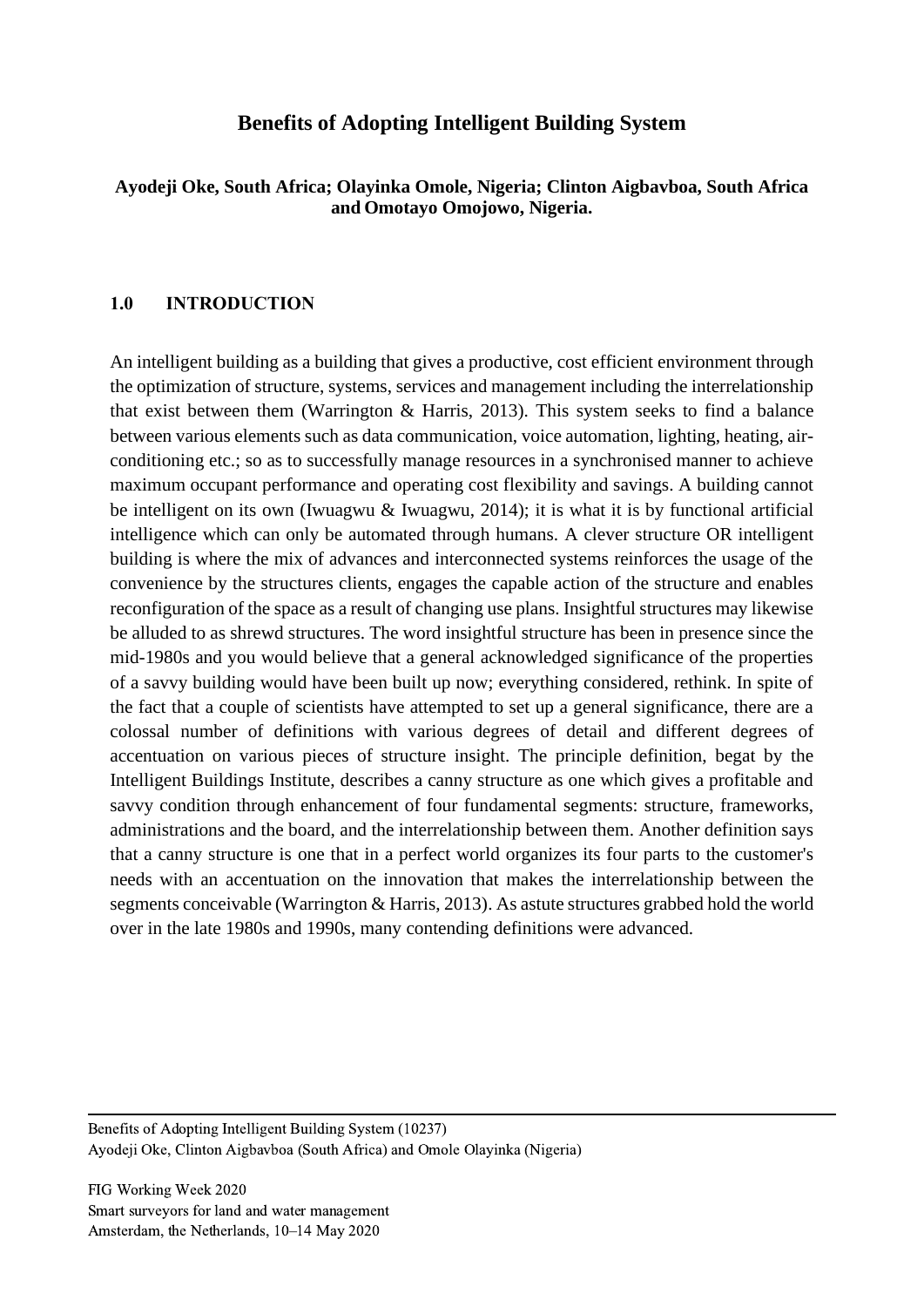#### **2.0 LITERATURE REVIEW**

#### **2.1 Building Automation System (BAS)**

The electronic equipment that automatically carries out facility specific function is what comprises a Building Automation System. Commonest definitions of BAS attempts the automatic control of one more building system functions such as; HVAC system, the safety and security system, the lighting system and the vertical transportation system. In simpler terms, the integration of temperature control functions, lighting, fire prevention and security into one common operation is what is referred to as Building Automation System (BAS) (Saidur, Rahim, Islam & Solangi, 2011). According to Cempel & Mikulik building operations personnel can make use of BAS as a tool to achieve more effective and efficient control over all building systems (Cempel & Mikulik, 2014). In short, BAS makes use of computing and automation programs for monitoring, organising, optimising and coordinating all building control subsystems (HVAC, security, lighting etc.). The following are the most used applications of the BAS; Operator adjustment (gaining access to the operation set-points capable of tuning systems to changing conditions); Alarm reporting (involves notifying personnel of maintenance needs or out of temperature/pressure limit or failed equipment); Monitoring (energy use, equipment sop and start times, logging off and on of room temperature and pressure); Scheduling (optimising set times for starting and stopping the heating and ventilation equipment or the Lighting system). Lloyd (1995) stated that savings in energy cost which is established by BAS is a building application. Information derived from the production equipment allows the BAS to shut down different services equipment. Therefore, only the equipment needed for the building to function properly by the system is suitable to the individual building and also to satisfy the needs of its occupants. The lay out routine of the BAS that are important in the design of an intelligent building includes the following: Finely zoned air-conditioning control, Furnish relevant building performance data, Protect the occupants, Occupant Comfort, Reliability. The BAS is of high relevance in the successful completion and performance of any major building project. BAS plays a vital role in order to gain or retain occupants both old and new structures, First and foremost, the building services is controlled by BAS which have the highest impact on tenants feeling of how the building performs such as comfort, security and safety. Secondly, BAS determines the level of intelligence built in the building design which in turns differentiates it from an ordinary building. Finally, although it might be a less contributor or capital cost it has a substantial effect on operation and maintenance costs for the building, which covers about 80% of the buildings life cycle costs.

Benefits of Adopting Intelligent Building System (10237) Ayodeji Oke, Clinton Aigbavboa (South Africa) and Omole Olayinka (Nigeria)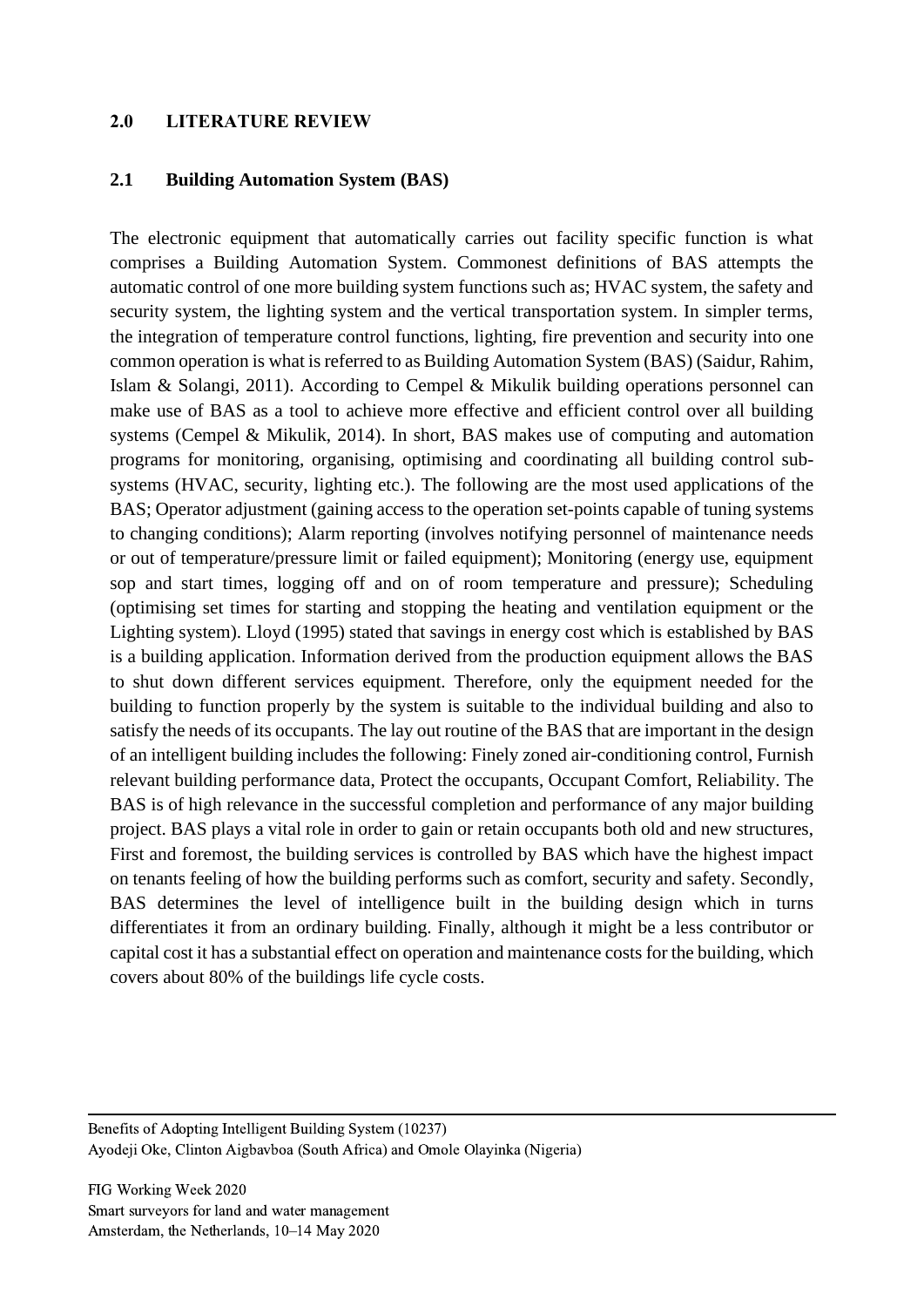## **2.2 Vertical Transportation**

Cempel & Mikulik defines vertical transportation as any transportation method such as escalators, hydraulics, hoists, lifts or elevators, passenger conveyors(Cempel & Mikulik, 2013), which influence or cause upward or vertical movements within the building. However, the vertical transportation system then involves, bringing all these different methods of vertical transport under one control unit. A very useful application of Vertical Transportation systems is in high rise buildings. Buckman opined that a higher level of tenant satisfaction can be reached with an improved elevator service (Buckman, Mayfield & Beck, 2014). The designs of these systems are highly technical, it is advisable that only skilled personnel be allowed anywhere near the elevator controls, as they could be a little complicating. Over time the Personnel and design team has agreed over important characteristics an effective vertical transportation system should possess and they include; stopping or slowing down the motion of escalators when it detects no traffic, this saves much energy; Integration with the building automation system to enable the usage of access control cards; shutting down elevators for some time once its past traffic hours; permitting dynamic changes to user privileges etc. Another very important characteristic of elevator systems that should be taken cognisance of are monitoring and control aspects of the vertical transportation system, as well as the safety devices. Advantages of monitoring elevator systems as identified by earlier studies are; assistance for trapped passengers at any time of the day (24hours); Increased safety, availability and reliability; swift response system in the event of breakdowns; providing a program for condition maintenance. In addition, general attributes of remote monitoring system as postulated are as follows; automated alarms once passengers are trapped; collecting lift performance data automatically; Indicating lift-in-service status; Indicating lift maintenance status; Alarms trigger when lifts or elevators are inoperable; open ended (two-way) conversation with trapped passengers; controlling online investigation and analysing lift activity (Cempel & Mikulik, 2013).

## **2.3 BENEFITS**

**Environment**: One of the advantages of expanded advancement of data innovation has been the improvement of framework which is equipped for estimating, assessing and reacting to change. This has thus produce results on the advancement of our physical condition, for example, its structure and especially the structure (Kua & Lee, 2002). The insightful structure should give the earth and intends to an ideal usage of the structure, as per its assignment. This all-encompassing capacity of a structure can be accomplished uniquely by methods for a broad utilization of structure administration frameworks, for example, HVAC; electric power; correspondence; wellbeing and security; transportation; sanitation, etc. (Kua & Lee, 2002)

Benefits of Adopting Intelligent Building System (10237) Ayodeji Oke, Clinton Aigbavboa (South Africa) and Omole Olayinka (Nigeria)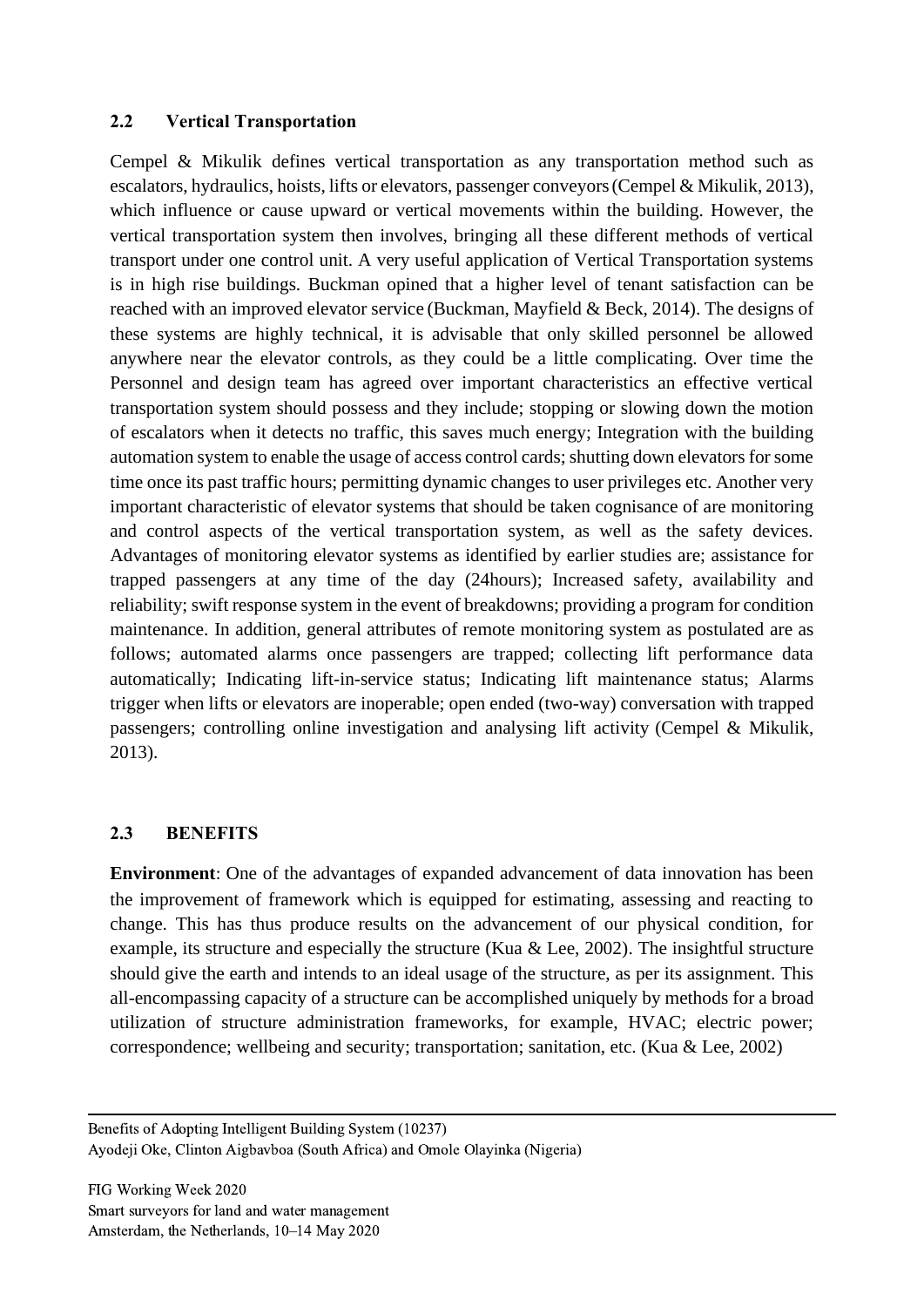**Cost Saving**: The expense of a structure must incorporate the working and upkeep cost over the structures life expectancy and not simply its development cost. Green development yields various advantages to the proprietor, both unmistakable and impalpable (Arkin & Paciuk, 1997). Shrewd planned structures profit by life-cycle cost reserve funds (counting conceded substitution cost), upgrades in human execution (counting efficiency increase, better wellbeing), and an expansion in notoriety (Nalewaik & Venters, 2009). Insightful structures permit decrease in expense (through sharing of hardware by numerous clients) in each angle by upgrading mechanized control, correspondence and the board frameworks. They likewise prepare for fix costs, representative time/efficiency misfortune and income misfortune. For instance, whenever an entryway and window screen closes and opens when a person draws near, difference in climate and wind development individually, they are free from dealing with and slamming that may bring about fix and upkeep cost (Doukas, Patlitzianas, Iatropoulos & Psarras, 2007).

**Energy saving and Sustainability**: After the establishment of a computerized structure framework there is a significant decrease in a structure's vitality spend and the carbon impression of the structure truly recoils with each gear information sensor. Vitality effectiveness is quick winding up some portion of land the executives, activities technique and offices the board because of the expansion and familiarity with vitality use concerns and the advances in financially savvy innovations. As the expense of vitality and water increment, there is progressively monetary inspiration by the proprietor to decrease utilities costs over the lifetime of the structure. A decrease in vitality use (the two gas and power) and both inner and outside water utilization (counting sewerage) may diminish operational (Siew, Balatbat & Carmichael, 2013). For lighting framework, vitality sparing can be up to 75% of the first circuit load, which speaks to 5% of the absolute utilization of the private and business divisions. Vitality sparing potential from water warming, cooling or boiling water creation can be up to 10% which speak to up to 7% of the vitality utilization of private and business area (Derek, 2014).

**Green House Gas Benefits:** Ozone depleting substance emanation decreases correspond to decrease in vitality use. Savvy structures add to the decrease in vitality use, in business, modern, institutional and private areas (GhaffarianHoseini, 2012).

**Intelligent City**: Shaping African urban areas with savvy structures is connected to more extensive dream of shrewd urban communities. At the point when each structure in a city is smart, at that point the city is canny. An astute city is the place the city framework is overseen all the more keenly through a successful and fitting innovation. In this respects, insightful structures are remain solitary substances, yet interconnected centre points inside the city wide foundation. The common outcome of this is the advancement of urban communities inside urban areas with littler environments including a firmly incorporated system of structures that

Benefits of Adopting Intelligent Building System (10237) Ayodeji Oke, Clinton Aigbavboa (South Africa) and Omole Olayinka (Nigeria)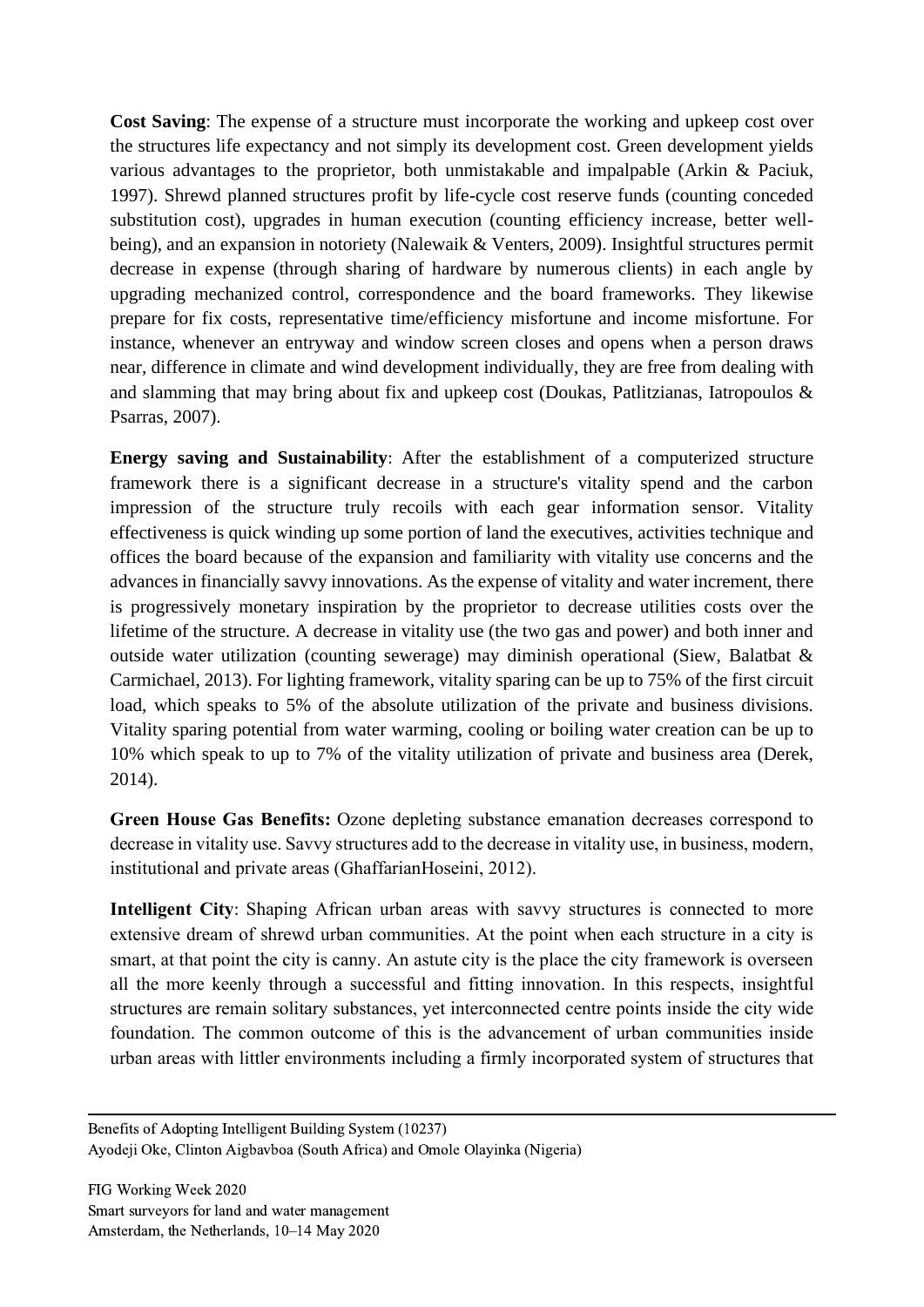better empower the administration and improvement of frameworks and assets (Tauheed, Aniya & Lawal, 2007). This will offer ascent to an altogether unique arrangement of drivers that make savvy structures a monetary and business need. Maybe the most significant business driver is the capacity to decrease cost, streamline labour usage and improve administration level through total, administration incorporation and procedure mechanization. Clever structure advances will enable issues to be unravelled well ahead of time of the present limit. The world is becoming overwhelmingly urban with over portion of the total populace living in urban communities (Yang, 2012). The use of keen structure will improve the personal satisfaction and profitability of the nation.

**Caring Homes**: One of the prospects in savvy building is the minding homes. Minding homes execute a great deal of physical activities which could be programmed or under remote control (Sharples, Callaghan & Clarke, 1999). A delicate old or debilitated individual who needs to stay free in their homes is great clients of minding homes. The structure will assemble data on approaching risks, utilizing voice or different modalities of arranging and will bring help if need be (Wood, 1999).

**Efficiency equals Savings:** Operational proficiency is one of the real points of interest driving brilliant structure selection. By furnishing building administrators with noteworthy information that can improve vitality use and maintainability, upgrade occupant comfort, bring more noteworthy robotization, and so forth., they can decrease working expenses (Dounis, Tiropanis, Argiriou, Diamantis, 2011). Up to 30 percent of structure upkeep expenses can be decreased with shrewd structure arrangements. As postulated by Ning, Sandborn, and Pecht (2013), an appropriately structured and worked framework will be productive and spare expenses.

**Reducing Energy and lowering operational costs**: Expanding vitality utilization and rising power costs are pushing building proprietors to receive shrewd structures arrangements that can robotize control frameworks and empower them to evade vitality wastage. Private apparatuses devour about 30% of the all out power utilization and produce 12% of all vitality related  $CO<sub>2</sub>$ emanations (Perez-Lombard, Ortiz & Pout, 2008); for example, about 54% of the vitality utilization in US private structures is expected to HVAC frameworks, and about 6% to fake lighting, while in business structures HVAC and counterfeit lighting frameworks represent 40% and 15% of vitality utilization, individually. Upgradeable programming replaces resolute, cabled and tedious undertakings. There will be less requirement for costly staff that investigates nonstop (Siano, 2014)

**Increased property value**: An improvement in technology and sustainability leads to a higher property value as the building now can be certified on a higher level growing rental rates by up to 24.9% compared to a conventional building. Saidur et al. (2011) uncovered that introducing innovation to meter and screen vitality utilization has a normal recompense time of under a half year.

Benefits of Adopting Intelligent Building System (10237) Ayodeji Oke, Clinton Aigbavboa (South Africa) and Omole Olayinka (Nigeria)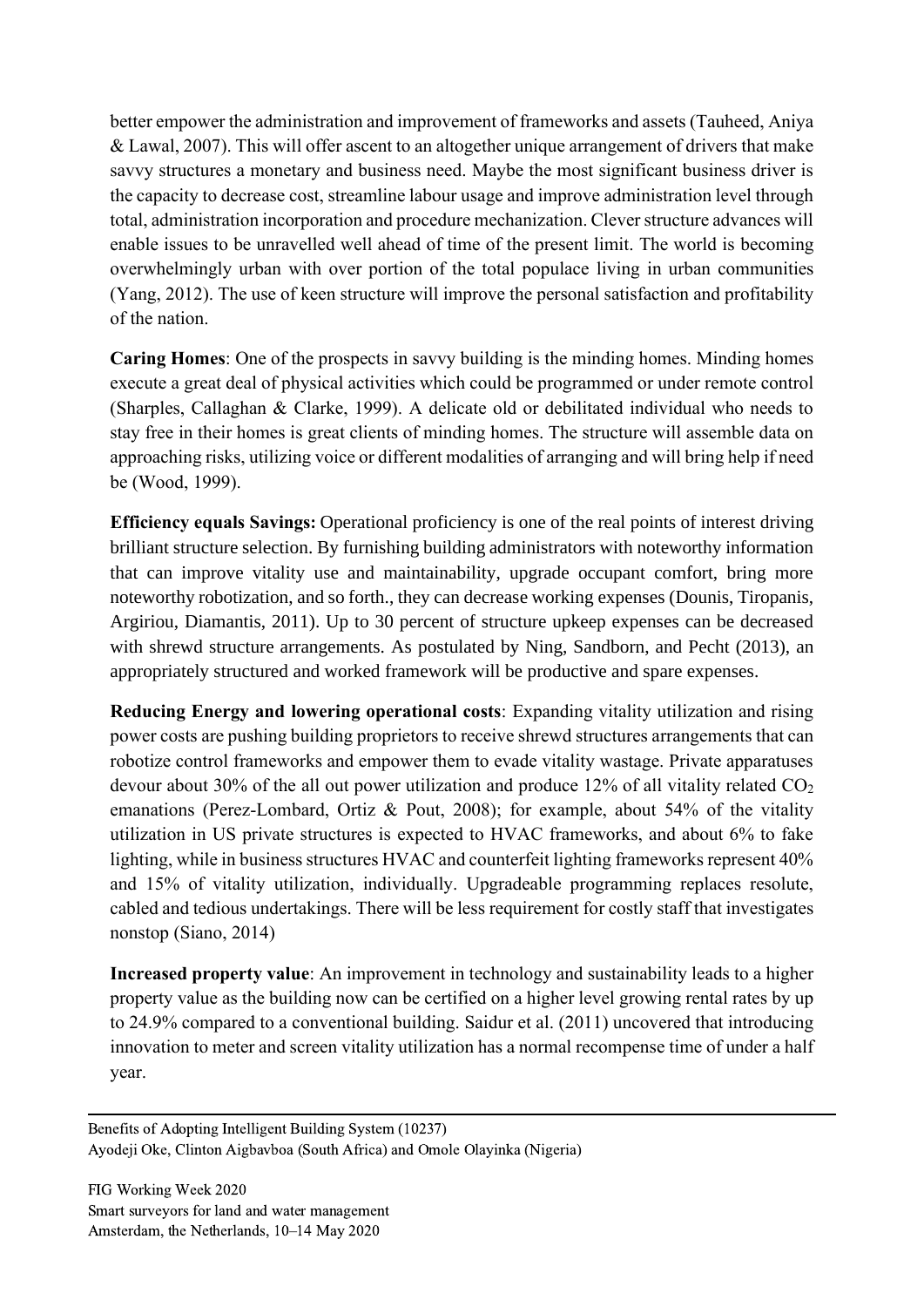**Building and asset performance (easier maintenance and repairs):** An automated asset management system will pay for itself quickly by measuring different property life-cycles, which in turn will lessen expensive repairs down the road. British Standards (BS 4778-3.1: 1991) characterizes upkeep as the way toward keeping up a thing in an operational state by either anticipating a change to a bombed state or by re-establishing it to an operational state following disappointment. The reasons for structure support are to: secure the well-being and security of inhabitants and the general population everywhere; hold estimation of venture; keep up the structure in a condition. Bohm and Peat expressed that 'the safe framework is the main methodology that can clear up falsehood in a characteristic manner' in which it keeps on satisfying its capacities; and present a decent appearance (Bohm & Peat, 2010).

**Improved occupant comfort, productivity and health:** This is a pretty obvious one: when a building can keep its tenants comfortable, healthy, productive and happy, the more likely it is that they will thrive and stay (Klein, Kwak, Kavulya, Jazizadeh, Becerik-Gerber, Varakantham, Tambe, 2012) Tenant well-being and solace might be improved in intelligent structure and obligation decreased through the decrease or end of lethal or destructive substances, which may bring about diminished non-appearance and turnover (Koga, Lehman & CxA, 2008).

## **3.0 RESEARCH METHODOLOGY**

Research design is a mapping strategy. It is essentially a statement of the object of the inquiry and the strategies for collecting the evidences, analysing the evidences and reporting the findings (Josh, Kale, Chandel & Pal, 2015). Research design helps in achieving the plan for getting to conclusion from the questions raised in the research. The aim of the research was to identify the benefits of adopting intelligent building systems in the construction industry. The study was fundamentally a descriptive quantitative research in which the population for the research were the major professionals in the construction industry, which comprises of the Quantity Surveyors, Architects, Builders and Engineers. Sample size was obtained from a sample frame consisting of only the registered member of the professionals. The primary data for the study was carried out through field work which covered the use of questionnaires. It also allows for statistical analysis of large data base using statistical tools available in Statistical Package for Social Science (SPSS). The adequacy of a sample is assessed by how well such sample represents the population of participants from which the sample is drawn (Kothari, 2004). Due to the lack of usage of intelligent building despite its numerous benefits which could curb the challenges associated with the use of ordinary building, this study was conducted with the aim of assessing the level of adoption and awareness of intelligent among construction professionals in the Nigerian construction industry and, in achieving this, a survey design was carried out among construction professionals in Ondo State. A sample is a representative of the entire population and sampling procedure is a definite plan for obtaining a sample from a given

Benefits of Adopting Intelligent Building System (10237) Ayodeji Oke, Clinton Aigbavboa (South Africa) and Omole Olayinka (Nigeria)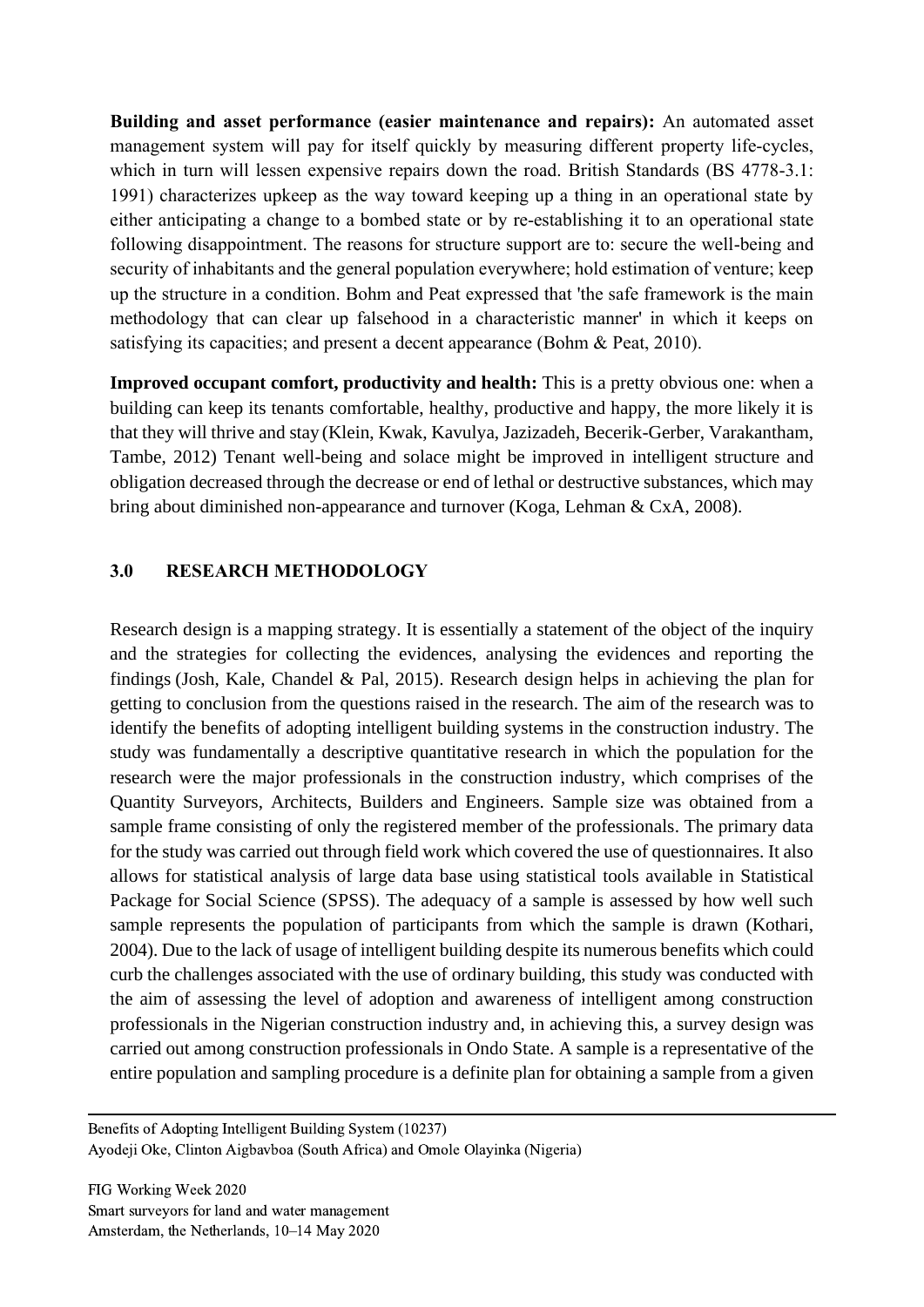population. The sampling frame from this study will form the basis for the determination of sample sizes. Yamane postulated the formula stated below which will be used to calculate the sample size for this study (Yamane, 1967).

$$
n = \frac{N}{1 + N(e)^2}
$$

Where  $n =$  the sample size

 $N =$  the total population

 $e$  = the level of precision which will be 10%

Information gotten from the professional governing bodies were; Nigerian Society of Engineers (NSE), Ondo state chapter, 180 Engineers; Nigerian Institute of Architects (NIA), 27 Architects; Nigerian Institute of Quantity Surveyors, 161 Quantity Surveyors; Nigerian institute of Builders (NIOB), 40 Builders. Applying the Yamane formula to these figures, we had, 64 Engineers, 21 Architects, 62 Quantity Surveyors and 29 Builders, arriving at a total of 176 respondents in all, after applying the sampling formula. Data collected from these respondents were analysed using Mean ranking and Standard Deviation. 135 questionnaires were returned and analysed; this connotes 76.70% response rate.

## **4.0 FINDINGS AND DISCUSSIONS**

Table 1.0 as well as Figure 1 shows the benefits of adoption of an intelligent building system in the construction industry. Environmental benefit is the most important with mean value of 4.51 and standard deviation value of 0.76, Intelligent City is ranked 2<sup>nd</sup> with mean value 4.48 and standard deviation value of 0.70.

| Factor                                               | Mean | Std. Deviation | Rank |
|------------------------------------------------------|------|----------------|------|
| Environment                                          | 4.51 | 0.76           |      |
| Intelligent City                                     | 4.48 | 0.70           | 2    |
| Individualized temperature and light control for     | 4.43 | 0.64           | 3    |
| individualized comfort                               |      |                |      |
| <b>Efficiency equals Saving</b>                      | 4.41 | 0.62           | 4    |
| Green House Gas Benefit                              | 4.37 | 0.65           | 5    |
| Improved worker productivity and tenant satisfaction | 4.33 | 0.81           | 6    |
| Improved Occupant Comfort, Productivity and Health   | 4.23 | 0.73           | 7    |
| <b>Increased Property Value</b>                      | 4.22 | 0.83           | 8    |
|                                                      |      |                |      |

*Table 1.0 Benefits of adopting intelligent building system in the construction industry*

Benefits of Adopting Intelligent Building System (10237)

Ayodeji Oke, Clinton Aigbavboa (South Africa) and Omole Olayinka (Nigeria)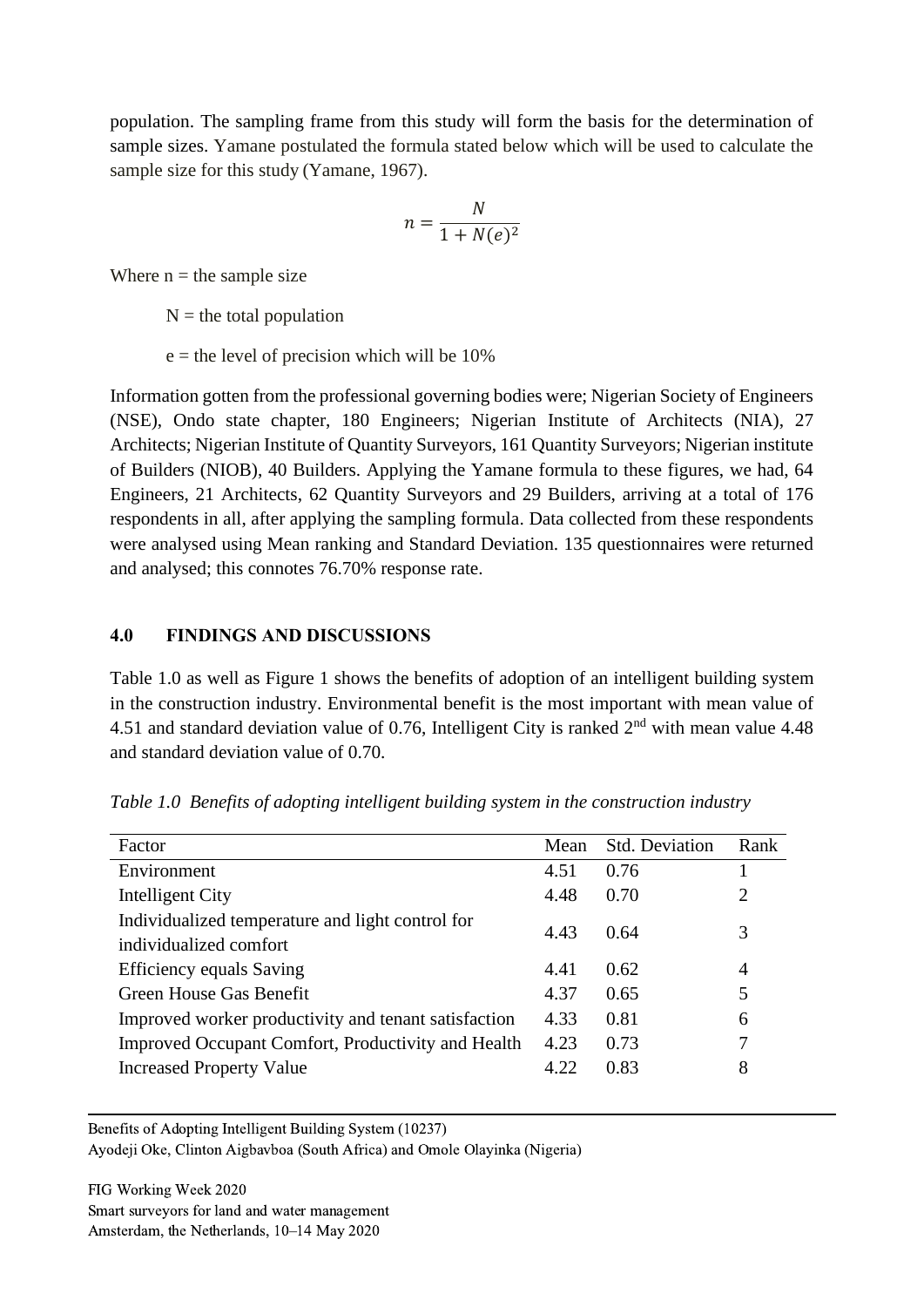| <b>Reduce Energy Cost</b>                           | 4.21 | 0.91 | 9  |
|-----------------------------------------------------|------|------|----|
| <b>High Speed connection</b>                        | 4.19 | 0.80 | 10 |
| Increased safety and security                       | 4.19 | 0.91 | 11 |
| Optimized site cleaning                             | 4.17 | 0.84 | 12 |
| <b>Energy Saving and Sustainability</b>             | 4.15 | 0.71 | 13 |
| $Self$ – monitoring                                 | 4.15 | 0.78 | 14 |
| Building and Asset Performance (Easier maintenance) | 4.08 | 0.91 | 15 |
| and repairs)                                        |      |      |    |
| <b>Cost Saving</b>                                  | 3.99 | 0.85 | 16 |
| <b>Lower Operational Cost</b>                       | 3.97 | 0.89 | 17 |
| Redesigned space                                    | 3.89 | 0.92 | 18 |

Individualized temperature and light control for individualized comfort is the third most important benefit with mean value of 4.43 and standard deviation value of 0.64, Efficiency equals Saving is ranked  $4<sup>th</sup>$  with a mean value of 4.41 and standard deviation value of 0.62, Green House Gas Benefit is ranked  $5<sup>th</sup>$  with mean value of 4.37 and standard deviation value of 0.65, Improved worker productivity and tenant satisfaction is ranked  $6<sup>th</sup>$  with mean value of 4.33 and standard deviation value of 0.81 while Improved Occupant Comfort, Productivity and Health is the seventh most important benefit with mean value of 4.23 and standard deviation value of 0.73. Increased Property Value is ranked  $8<sup>th</sup>$  with mean value of 4.22 and standard deviation value of 0.83, Reduce Energy Cost is ranked  $9<sup>th</sup>$  with mean value of 4.21 and standard deviation value of 0.91. High Speed connection is ranked  $10<sup>th</sup>$  with mean value of 4.19 and standard deviation value of 0.80, Increased safety and security is ranked  $11<sup>th</sup>$  with mean value of 4.19 and standard deviation value of 0.91, Optimized site cleaning is ranked  $12<sup>th</sup>$  with mean value of 4.17 and standard deviation value of 0.84. Energy Saving and Sustainability is ranked 13th with mean value of 4.15 and standard deviation value of 0.71, Self – monitoring is ranked 14th with mean value of 4.15 and standard deviation value of 0.78 ,Building and Asset Performance (Easier maintenance and repairs) is ranked  $15<sup>th</sup>$  with mean value of 4.08 and standard deviation value of 0.91, Cost Saving is ranked  $16<sup>th</sup>$  with mean value of 3.99 and standard deviation value of 0.85, Lower Operational Cost is ranked  $17<sup>th</sup>$  with mean value of 3.97 and standard deviation value of 0.89. Lastly, Redesigned space is the least benefit of IoTs with mean value of 3.89 and standard deviation value of 0.92.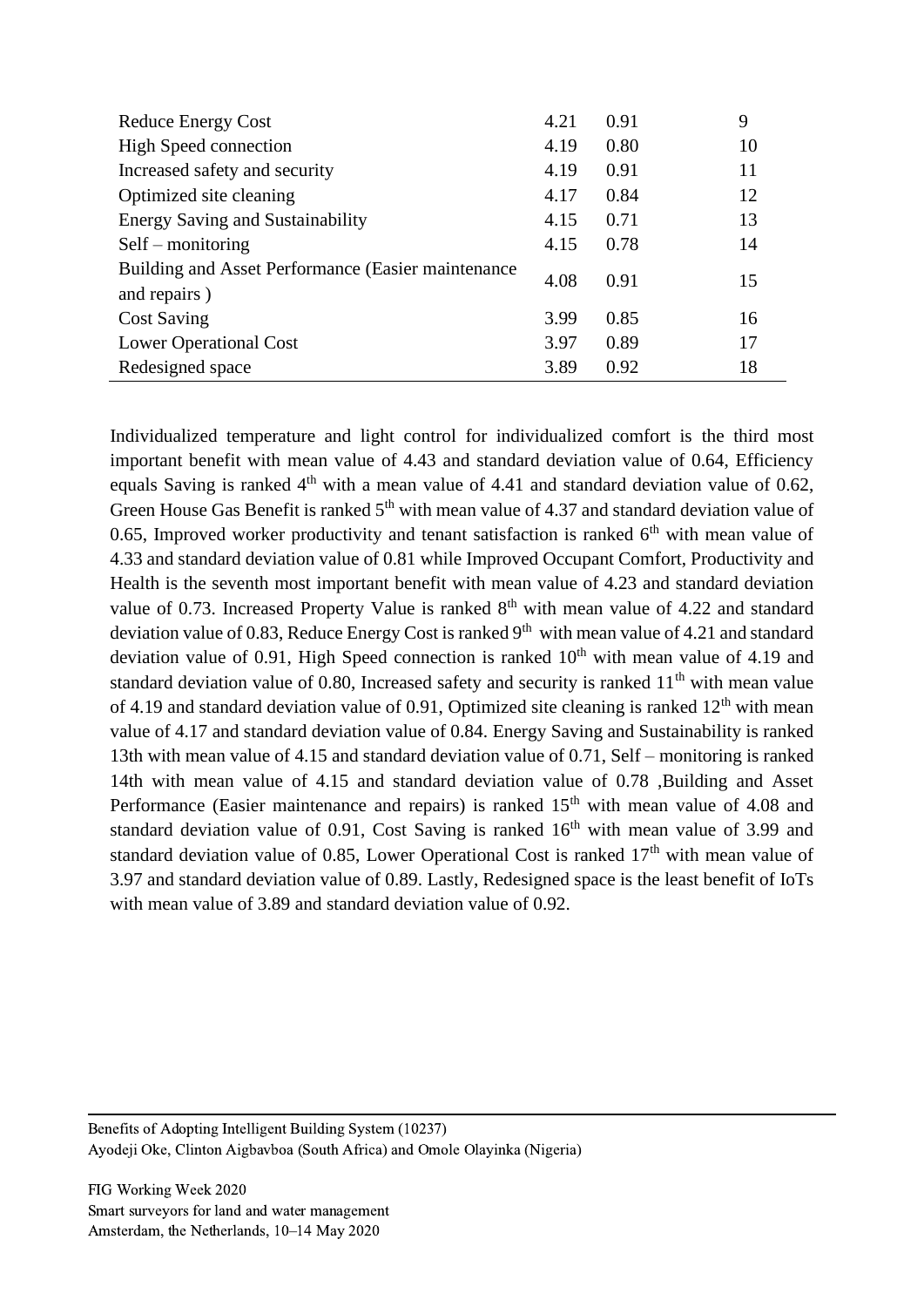

*Figure 1.0 A Cluster bar chart for benefits of adopting of intelligent building*

According to the analysis carried out, it shows that there are lots of benefits in the adoption of intelligent building in the construction industry. The bar chart above represents the responses of the respondent towards the benefits. It is found that most of the benefits, are above 75% i.e. combining the strongly agree responses and agree responses which makes the majority of the whole response. Therefore, with the above stated benefits the intelligent building should be adopted. Energy saving and sustainability is one of the identified benefits of adopting IBs among other benefits and this corroborates Derek's contribution to benefits of IBs adoption (Derek, 2014). In addition, efficiency equals to savings was identified to be one of the benefits of adopting intelligent building system which aligned with Ning, Sandborn & Pecht findings (Ning et al., 2013) Also increased property value is also on the benefits of adopting IBs which corroborates with Energy Savings Trust contribution to benefits of intelligent building (Energy Savings Trust, 2015). Lastly, easier maintenance and repairs was identified as one of the benefits which corroborate with Bohm & Peat contribution on the benefits of adoption of intelligent building (Bohm & Peat, 2010).

Benefits of Adopting Intelligent Building System (10237) Ayodeji Oke, Clinton Aigbavboa (South Africa) and Omole Olayinka (Nigeria)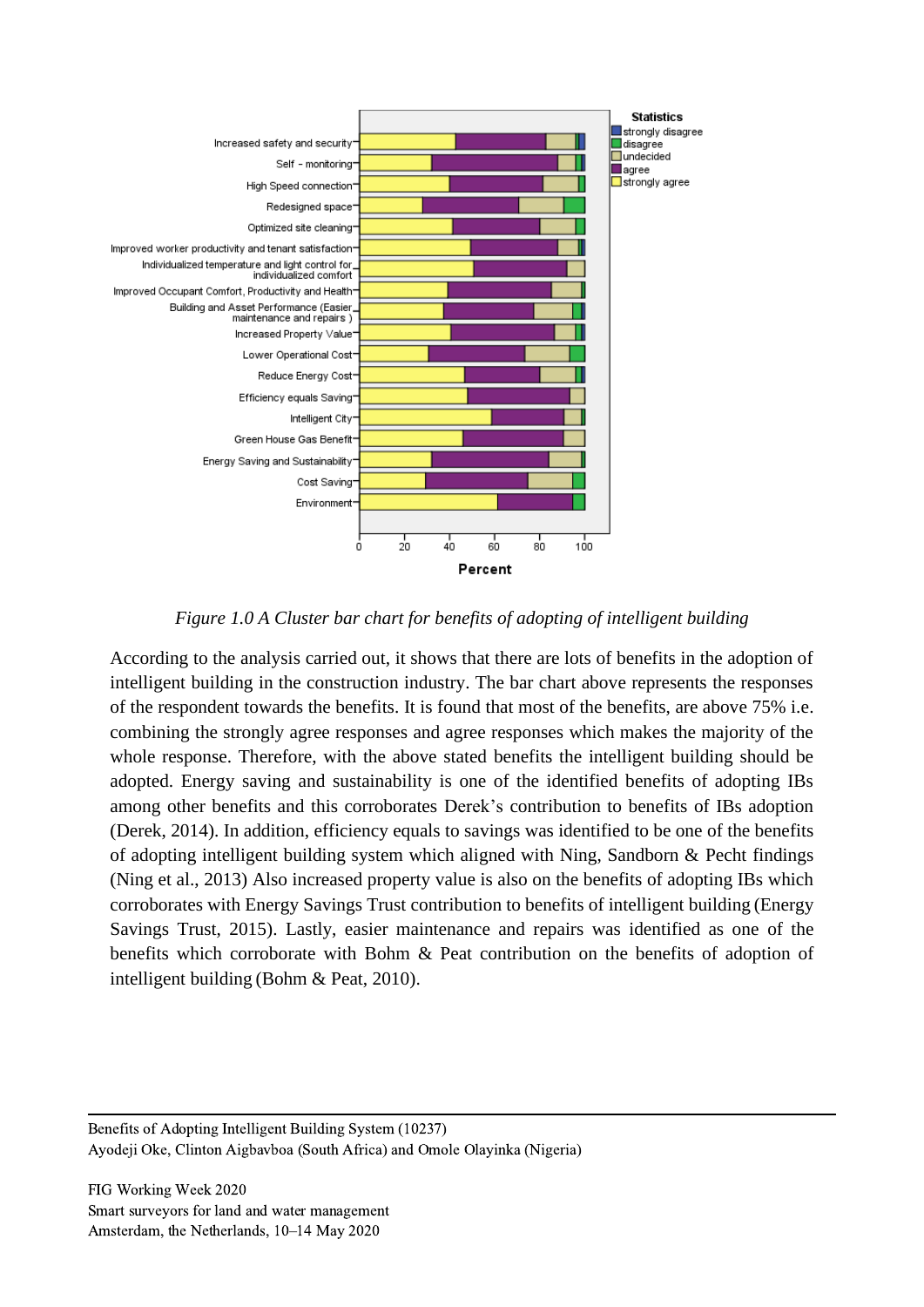#### **5.0 CONCLUSION AND RECOMMENDATIONS**

The benefits of adopting Intelligent Building systems surely outweigh whatever barriers currently facing its pending adoption. Despite the many distinct benefits of IBs, such as reduced operating costs and a more reactive building, providing owners, operators and users a better experience, it has really not been adopted fully in the industry which is as a result of the barriers inhibiting it. Therefore, for intelligent building system to be fully adopted in the construction industry, all barriers mitigating its adoption must be overcome and dealt with accordingly. As identified in the research findings, "Environment" is the perceived most important benefit of IBS; meaning that impacts IBS can have on the Environment is very massive. This can be further linked to Environmental Sustainability. In conclusion, the benefits of such buildings cannot be over emphasized environmentally, socially and economically. It has been proven through various researches, that intelligent buildings might be the solution to some of the sustainability issues currently facing the 21st century. It is highly recommended that more awareness programmes like seminars and workshops are set up in order to increase the awareness levels of construction professionals to these benefits.

#### **References**

- Arkin, H., & Paciuk, M. (1997). Evaluating intelligent buildings according to level of service systems integration. *Automation in Construction, 6*(5-6), 471-479.
- Bohm, D., & Peat, F. D. (2010). *Science, order and creativity*. London: Routledge.
- BSI, B. (1991). 4778 Part 2: Quality Vocabulary Part 2: Quality Concepts and Related Definitions. *BSI. London, England*.
- Buckman, A. H., Mayfield, M., & BM Beck, S. (2014). What is a smart building? *Smart and sustainable Built Environment, 3*(2) 92-109
- Cempel, W. A., & Mikulik, J. (2013). Intelligent building reengineering: adjusting life and work environment to occupant's optimal routine processes. *Intelligent Buildings International, 5*(1), 51-64.
- Derek, C (2014). Sustainable Intelligent Buildings for better Health, Comfort and Well-Being. University of Reading: UK.
- Doukas, H., Patlitzianas, K. D., Iatropoulos, K., & Psarras, J. (2007). Intelligent building energy management system using rule sets. *Building and environment, 42*(10), 3562-3569.

Benefits of Adopting Intelligent Building System (10237) Ayodeji Oke, Clinton Aigbavboa (South Africa) and Omole Olayinka (Nigeria)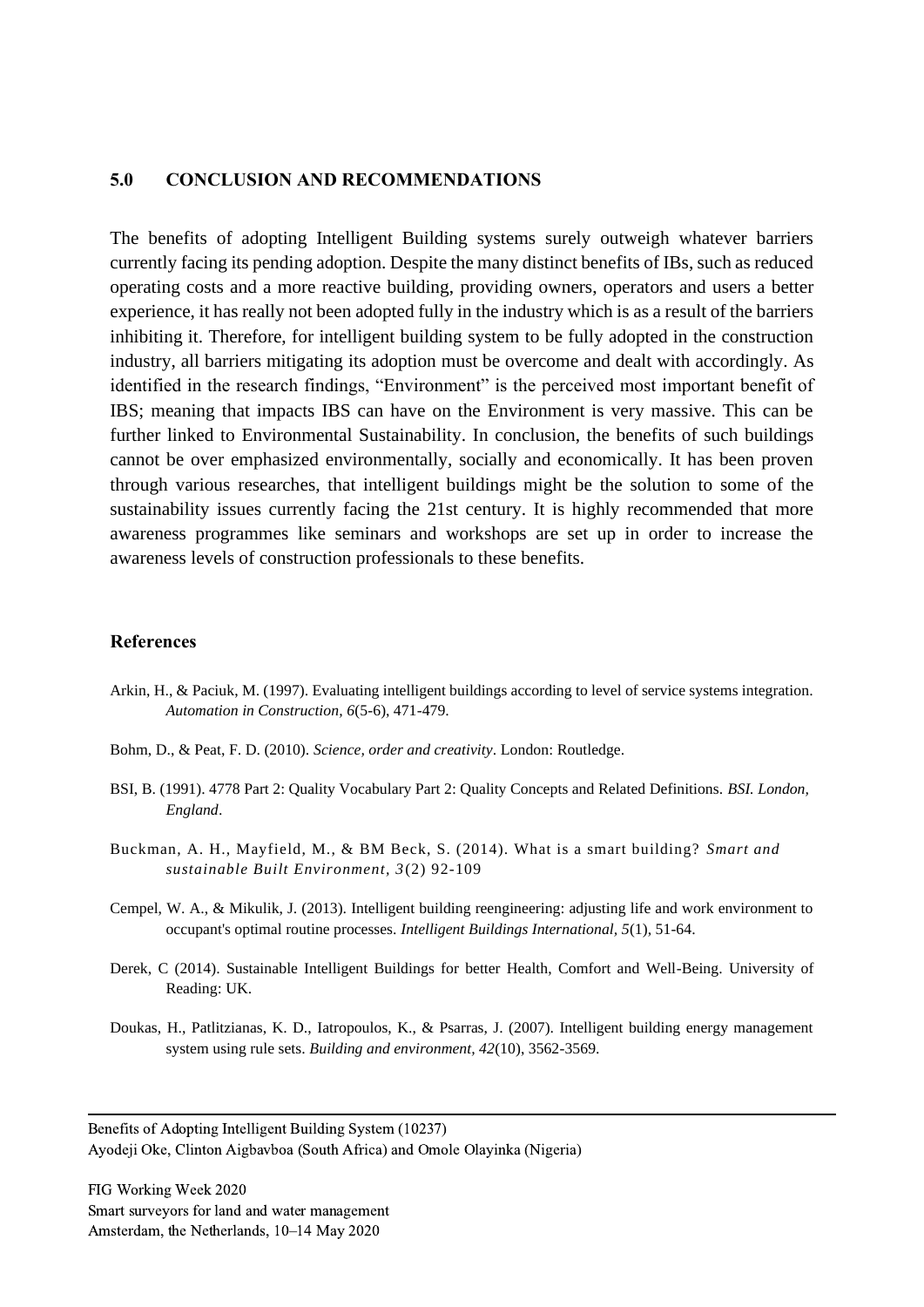- Dounis, A. I., Tiropanis, P., Argiriou, A., & Diamantis, A. (2011). Intelligent control system for reconciliation of the energy savings with comfort in buildings using soft computing techniques. *Energy and Buildings, 43*(1), 66-74.
- Energy Savings Trust (2015). The Edinburgh Committee Meeting Energy Efficiency and Transport Session. U.K
- GhaffarianHoseini, A. (2012). Ecologically sustainable design (ESD): theories, implementations and challenges towards intelligent building design development. *Intelligent Buildings International, 4*(1), 34-48.
- Iwuagwu, B. U., & Iwuagwu (2014). M. C. B. Adopting Intelligent Buildings in Nigeria: The Hopes and Fears.
- Joshi, A., Kale, S., Chandel, S., & Pal, D. K. (2015). Likert scale: Explored and explained. *British Journal of Applied Science & Technology, 7*(4), 396.
- Klein, L., Kwak, J. Y., Kavulya, G., Jazizadeh, F., Becerik-Gerber, B., Varakantham, P., & Tambe, M. (2012). Coordinating occupant behavior for building energy and comfort management using multi-agent systems. *Automation in construction, 22,* 525-536.
- Koga, J. E., Lehman, T., & CxA, A. A. L. A. (2008). The Value of Sustainability. *Dayton OH: SAVE International.*
- Kothari, C. R. (2004). *Research methodology: Methods and techniques.*New Delhi: New Age International.
- Kua, H. W., & Lee, S. E. (2002). Demonstration intelligent building—a methodology for the promotion of total sustainability in the built environment. *Building and Environment, 37*(3), 231-240.
- Lloyd, S. K. (1995). *The Design Process of Intelligent Buildings* (Doctoral dissertation, University of South Australia).
- Nalewaik, A., & Venters, V. (2009). Cost benefits of building green. *Cost Engineering, 51*(2), 28.s
- Ning, Y., Sandborn, P., & Pecht, M. (2013). Prognostics-based product warranties. In *Prognostics and Health Management (PHM), 2013 IEEE Conference on* (pp. 1-8). IEEE.
- Ning, Y., Sandborn, P., & Pecht, M. (2013,). Prognostics-based product warranties. In *Prognostics and Health Management (PHM), 2013 IEEE Conference on* (pp. 1-8). IEEE.
- Perez-Lombard, L., Ortiz, J., & Pout, C., (2008) A review on buildings energy consumption information. *Energy and Buildings 40*(3), 394-398.
- Saidur, R., Rahim, N. A., Islam, M. R., &Solangi, K. H. (2011). Environmental impact of wind energy. *Renewable and sustainable energy reviews, 15*(5), 2423-2430.
- Sharples, S., Callaghan, V., & Clarke, G. (1999). A multi-agent architecture for intelligent building sensing and control. *Sensor Review, 19*(2), 135-140.
- Siano, P. (2014). Demand response and smart grids—A survey. *Renewable and sustainable energy reviews*, 30, 461-478.

Benefits of Adopting Intelligent Building System (10237) Ayodeji Oke, Clinton Aigbavboa (South Africa) and Omole Olayinka (Nigeria)